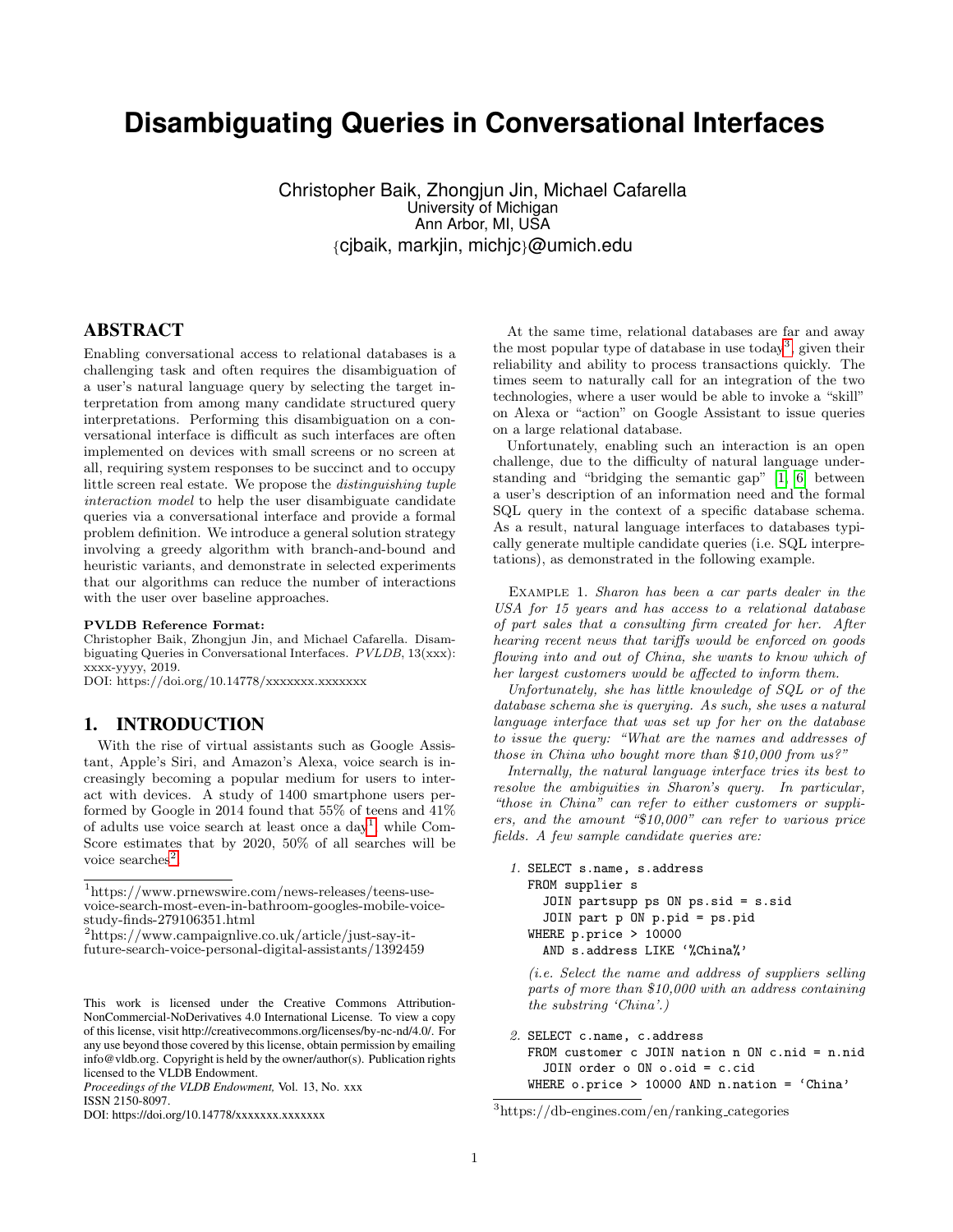(i.e. Select the name and address of customers in the nation China who made orders of more than \$10,000.)

```
3. SELECT c.name, c.address
  FROM customer c JOIN nation n ON c.nid = n.nid
    JOIN order o ON o.oid = c.cid
    JOIN lineitem li ON o.oid = li.oid
  WHERE li.price > 10000 AND n.nation = 'China'
```
(i.e. Select the name and address of customers in the nation China who made an order with a line item costing more than \$10,000.)

As demonstrated above, natural language queries often contain ambiguity that are difficult even for humans to interpret. Some viable approaches to disambiguation include asking some clarifying questions ("Were you referring to customers or suppliers?"), applying domain knowledge, or executing some queries and validating results to select the appropriate query interpretation.

We propose the *distinguishing tuple* interaction model to facilitate disambiguation of natural language queries in the context of conversational interfaces, which are often implemented on devices with small screens or no screen at all.

Interaction Model — While non-technical users may lack knowledge of SQL or the schema, they often have domain knowledge that can help disambiguate candidate queries (CQs). One specific means by which a system can elicit this knowledge is to display examples from the result sets of CQs to the user, who can provide feedback on whether those examples should or should not belong in the result set of their desired query. We call this the distinguishing tuple interaction model, and aim to conserve user effort by distinguishing multiple CQs at once given user feedback on the suggested tuple. Distinguishing tuples can be used exclusively or in conjunction with orthogonal techniques such as natural language explanations [\[3\]](#page-3-2) to clarify the user's intent.

In Example [1,](#page-0-3) the system could present the example tuple ("USA Car Parts", "Chinatown, NY") produced by the first CQ (and also possibly by other undisplayed CQs), and ask Sharon whether her desired query should produce that tuple: To clarify, one possible query includes "USA Car Parts" in "Chinatown, NY". Is this consistent with what you were looking for?. Sharon can then reply, "No," eliminating any CQs that produce that tuple. Conversely, if she replied "Yes," then only CQs producing the tuple would be preserved. She might also say, "I'm not sure," in which case alternate tuples could be provided to Sharon.

The distinguishing tuple interaction model has several benefits. First, providing feedback on tuples requires no user expertise in SQL or the database schema. Second, a tuple can *precisely distinguish two queries* given a specific database instance. Finally, both tuples and tuple feedback require little screen real estate and can easily be communicated via a conversational interface.

Technical Challenges — Given our interaction model, we want to save the user time and effort by arriving at their target query in as few iterations as possible. This entails selecting the shortest sequence of tuples that will narrow the CQ set to the target query. As we show later, this problem is NP-hard.

In addition, since the suggested tuples can only be retrieved by executing CQs on the database, this process may require the user to wait a long time for CQs to execute, depending on the size and schema of the database, the number of CQs, and the number of tuples returned per CQ. We aim to reduce the time to suggest a tuple to the user by intelligently avoiding a full execution of all CQs.

In summary, our technical challenges are to: (1) arrive at the target query with a minimal number of iterations/tuples, and (2) perform each iteration in interactive time.

**Our Approach** — We aim to minimize the number of tuples presented to the user by constructing an optimal split tree, which is a flowchart of potential tuples the system should present to the user depending on the user's feedback. We develop a *greedy algorithm* for constructing such a split tree, as well as branch-and-bound and heuristic-based variants of the approach, which improve on the runtime of the vanilla greedy algorithm.

Contributions — We offer the following contributions:

- We introduce the *distinguishing tuple* interaction model as a means of disambiguating natural language queries in a conversational interface. We provide a formal definition of the MINDISTTUPLES problem of minimizing user effort in the interaction model.
- We introduce a general solution strategy involving a greedy algorithm with branch-and-bound and heuristic variants.
- We demonstrate in selected experiments that our algorithms can reduce the number of interactions with the user over baseline approaches.

## 2. OVERVIEW

In this section, we provide an overview of the distinguishing tuple interaction model and a formal problem definition.

## 2.1 Interaction Model

The user begins by providing a natural language specification of their target query  $\hat{q}$ , which the interface translates to a set of CQs. The system selects a tuple from the result sets of the CQs, and presents it to the user. The user can either accept, reject, or ignore the presented tuple. An accepted tuple is expected by the user in the output of  $\hat{q}$ , while a rejected tuple is expected not to be in the output of  $\hat{q}$ . If a user ignores a tuple, then an alternate tuple is provided to the user. The system prunes the set of CQs according to the user's feedback, then again returns a tuple from the remaining CQs. This process iteratively continues until the interaction allows the system to arrive at a single CQ satisfying all of the user's feedback.

## 2.2 Problem Definition

In this section, we introduce some necessary concepts, then formalize our problem definition. We assume that all concepts and definitions provided are in the context of a fixed existing database.

#### *2.2.1 Concepts*

First, we define candidate queries:

DEFINITION 1. A candidate query  $(CQ)$  q is a conjunctive query with a weight  $w(q) > 0$  producing a result set of tuples  $R(q)$ .

The weight  $w(q)$  of a CQ models the confidence from a natural language interface that a certain CQ is the target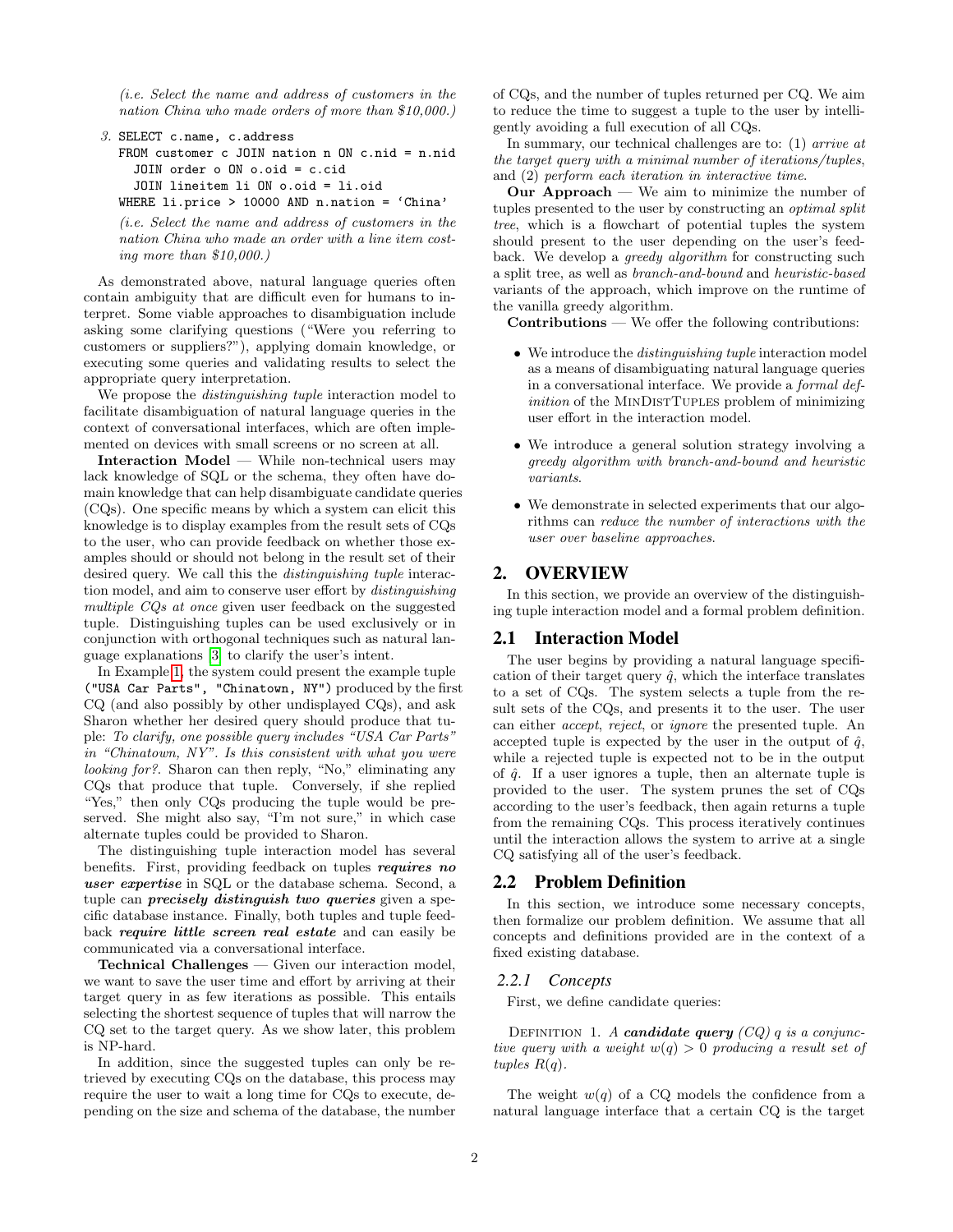query. We note that the  $w(q)$  value is not required to reflect a probability distribution and our problem setting does not require that  $w(q)$  values sum to 1.

We denote a set of CQs by  $\mathcal{Q} = \{q_1, \ldots, q_n\}$  and extend the definition of result sets and weights to CQ sets such that  $R(Q)$  is defined as the union of all result sets of CQs in Q and  $w(Q)$  is the sum of the weights of all the CQs.  $Q_{\perp}^t$  is the subset of  $CQs$  in  $Q$  that produce the tuple  $t$  in their result set and  $\mathcal{Q}_\perp^t$  is the subset of CQs in  $\mathcal Q$  that do not produce t in their result set. We also use  $\mathcal{Q}^t$  as shorthand for  $\mathcal{Q}_{\top}^{t}$ . Finally, the domain of all possible tuples is given by the symbol T.

#### *2.2.2 Formal Problem*

Our goal is to minimize the number of tuples presented to the user in the distinguishing tuple interaction model. Given our setting where the target query is unknown a priori and can only be discovered by soliciting user feedback on tuples, we define a distinguishing tuple set as a set of tuples which uniquely identifies a single CQ consistent with the user's feedback from a set of CQs:

<span id="page-2-0"></span>DEFINITION 2. Given a  $CQ$  set  $Q$  and a user function  $U : \mathbb{T} \to \{\top, \bot, \varnothing\},\$ a distinguishing tuple set is a set of tuples  $S = \{t_1, \ldots, t_m\}$  such that each tuple  $t_i \in R(\mathcal{Q})$  and:

$$
|\bigcap_{t_i \in S} \mathcal{Q}_{\mathcal{U}(t_i)}^{t_i}| = 1
$$
\n(1)

In Definition [2,](#page-2-0) we model the user as a function that takes a tuple as input and returns  $\top$  (i.e. accepted tuple),  $\bot$  (rejected), or  $\varnothing$  (ignored) as output. Our main problem can now be formalized as follows:

PROBLEM 1 (MINDISTTUPLES). Given a set of  $COS$  Q and a user function  $U$ , find the smallest distinguishing tuple set S.

We make a few assumptions in this problem formulation in order to guarantee that a solution always exists to MinDist-Tuples. First, we assume that the target query has a nonempty result set. Second, we assume that the user always provides feedback consistent with their target query. Finally, we assume that there is exactly one target query in the set  $Q$  and that no other CQ in  $Q$  has the exact same result set as the target query.

Unfortunately, solving this problem is non-trivial; in fact:

THEOREM 1. MINDISTTUPLES is NP-hard.

The theorem can be proved by demonstrating that the decision problem variant of MinDistTuples is in NP and that  $SETCover [4]$  $SETCover [4]$  can be reduced to it in polynomial time. We omit the full proof for space reasons.

## 3. GENERAL APPROACH

In this section, we introduce our overall solution strategies to tackle the NP-hard MINDISTTUPLES problem of minimizing the number of tuples we present to the user.

#### 3.1 Split Trees

We introduce the *split tree* to represent the space of interactions in the distinguishing tuple interaction model. The split tree is a type of flowchart that models various possible interaction paths composed of system-suggested tuples

<span id="page-2-1"></span>

Figure 1: Example split tree. The bolded execution leads to  $q_2$  as the target query.

and user feedback (i.e. accepting or rejecting the suggested tuples). Formally:

DEFINITION 3. A split tree for  $CQ$  set  $Q$  is a rooted binary tree  $\mathcal T$  in which each node v has a label  $L(v)$  such that:

- Each  $CQ$   $q \in \mathcal{Q}$  has exactly one corresponding leaf node  $v_{\ell} \in \mathcal{T}$  labeled with q:  $L(v_{\ell}) = q$  and each internal node  $v_i \in \mathcal{T}$  is labeled with a tuple:  $L(v_i) \in R(\mathcal{Q})$ .
- Any  $CQ$  q in the left subtree of an internal node  $v_i$ produces the tuple  $L(v_i)$  in its result set  $R(q)$ , while any  $CQ$  in the right subtree does not produce  $L(v_i)$ .

As shown in Figure [1,](#page-2-1) a single instance of the distinguishing tuple interaction model can be mapped to a path from the root to the leaf labeled with the target query, where at each internal node, the left edge is taken if the user accepts the tuple, and the right edge if the user rejects it. While not shown in the figure, if the user ignores the tuple, we simply remove it from the pool of candidate tuples and present another tuple. If we enumerated all root-to-leaf paths from all possible split trees, it would be equivalent to enumerating the entire search space of candidate distinguishing tuple sets for MINDISTTUPLES.

#### *3.1.1 Optimal Split Tree*

One of the reasons why MINDISTTUPLES is difficult is because the system has no way of knowing which CQ is the target query apart from a trial-and-error approach of feeding tuples to the user. We attempt to tackle this challenge by minimizing the root-to-leaf path length for all CQs on a single split tree.

Since the weights of CQs provide information on which CQs are most likely to be the target query, we include this and define the cost of a split tree as the total weighted cost:

$$
c(\mathcal{T}) = \sum_{i=1}^{n} l_i w(q_i)
$$
 (2)

where  $l_i$  is the length of the path from the root to the leaf node labeled with  $q_i$ . While other cost functions such as the worst-case cost of any  $q_i \in \mathcal{Q}$  are possible alternatives, we prefer the weighted cost because it takes into account any information provided by the user and/or natural language interface to prioritize examining CQs with higher weights.

Using this cost metric, our strategy is to approximate MinDistTuples by discovering a single optimal split tree, consequently limiting the candidate distinguishing tuple sets to be explored to the root-to-leaf paths of this split tree: